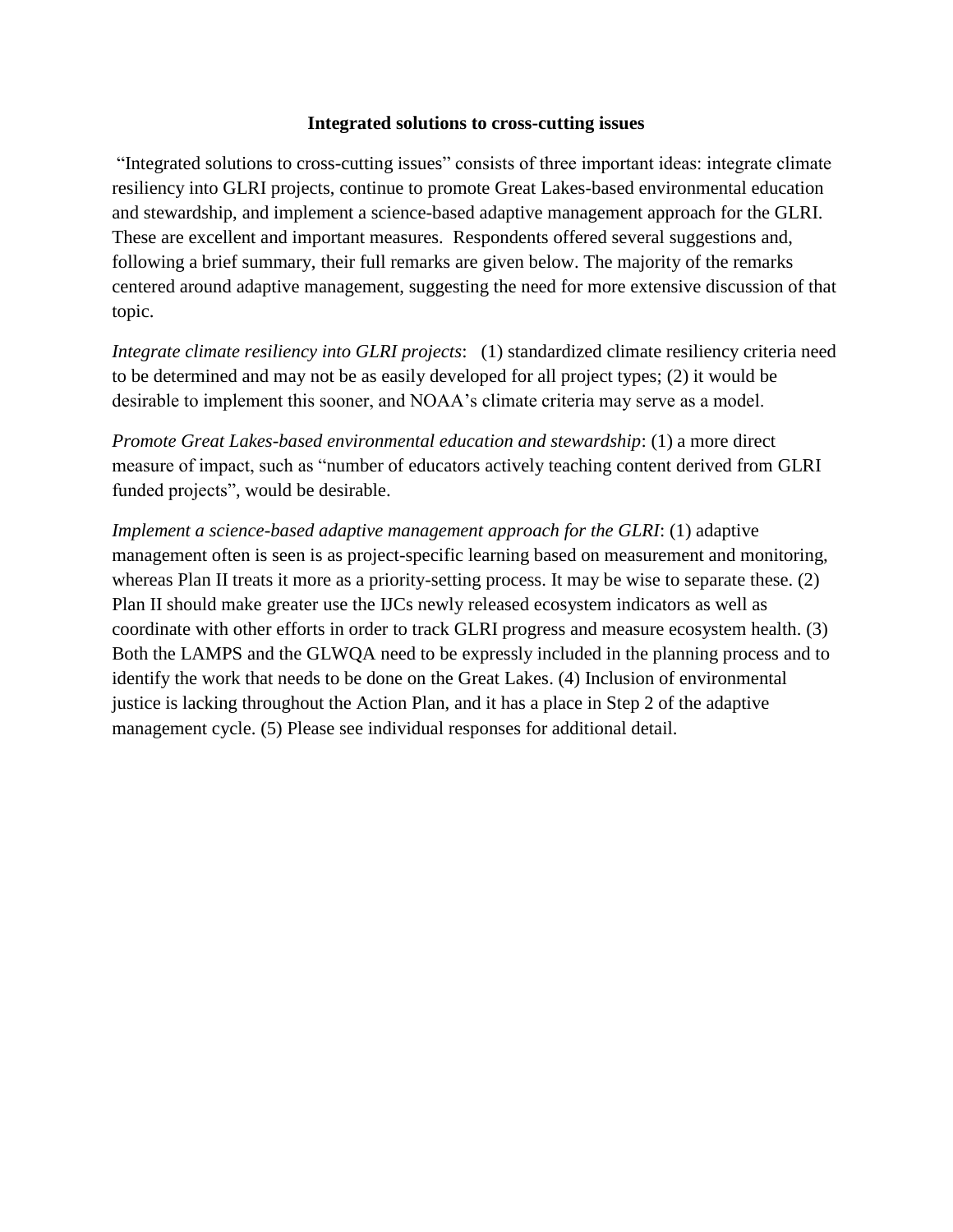# *Integrate climate resiliency into GLRI projects:*

### Allan comments:

Note that these standardized climate resiliency criteria are to be developed using lessons learned from previous and on-going projects. Although some good examples are put forward (eg, plant appropriate trees), there is clearly much work to be done to develop climate resiliency criteria that will be broadly applicable, and it may be difficult to develop such criteria for some kinds of projects. There are important details to be worked out.

Allan: The National Climate Assessment has been developing metrics for climate impact – it may be useful to learn more about their outputs.

#### Hill comments:

Very pleased to see such strong climate change components in the new Action Plan. I would push back on the time line though and ask the agencies to move up their measures of progress so that we see climate resiliency criteria released by 2015, and incorporation into projects in 2016. Right now, climate will not be fully integrated into GLRI projects until mid-way through the new Action Plan. Since agencies like NOAA already have climate criteria within their RFPs, I'd like to see criteria developed on a quicker timeframe than within 3 years if possible.

Page 26: the last paragraph is missing some statistics.

# *Promote Great Lakes-based environmental education and stewardship:*

#### Allan comments:

Is there is any upper limit to the student pool available to these educators – the calculation assumes one can never saturate the pool of students. Actually quantifying extent of reach is needed for credibility here – still, very important.

# Hill comments:

I don't think counting the number of educators trained through GLRI funded projects is the best way to measure progress here. I'd rather see something like 'number of educators actively teaching content derived from GLRI funded projects" or something similar that is measuring how many educators are teaching the content they have learned through GLRI.

I am very pleased to see the coordination that will take place with existing educational standards.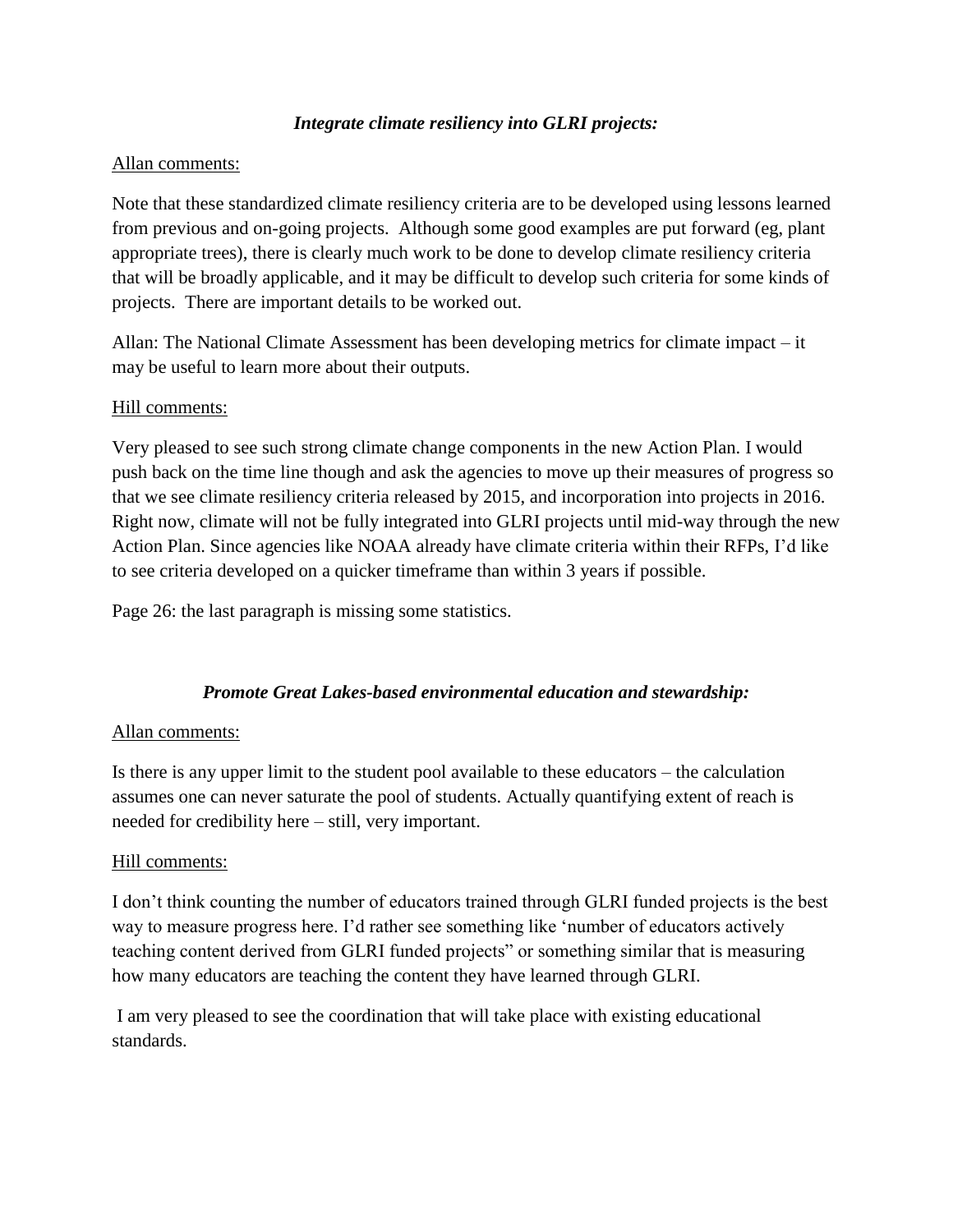# *Implement a science-based adaptive management approach for the GLRI:*

#### Allan comments:

In its narrowest sense, adaptive management is project specific learning that can be applied to similar projects – the best nutrient control measures are learned at a site, and then may be used in subsequent years and at other locations. This vision is much more ambitious, as it includes (on a 5-yr cycle) the identification of the most important priorities, which presumably can be re-visited after 5 years to determine if they are still the most important, or if some change is needed. It also uses knowledge gained to re-assess priorities on an annual basis.

It isn't clear to me that the management actions taken over that 5-yr period help one identify the most important priorities for the next 5 years. Likewise, if one can get timely enough information for an annual review of project success, does this help one re-evaluate priorities?

Step 4, on-going ecosystem monitoring, seems to be most relevant to setting the 5-yr action plan, although it would be helpful to add more explanation of how this will be used.

Might it be challenging to get 15 or so federal agencies to agree on the most critical GL ecosystem problems? Might that task better be carried out by some independent group that is less likely to be influenced by agency mandates? "agencies often use GLRI funds to leverage projects funded by their base budgets, and vice versa."

# Hill comments:

In the GLAB's December report, we urged the agencies to use the IJCs newly released ecosystem indicators to track GLRI progress and measure ecosystem health. Although Step 4 of the adaptive management plan is dedicated to assessing ecosystem health and ID-ing problems, I don't see any language in here specifically referencing the IJC indicators as tools to use in this step. Are they implied? If so, I think at a minimum a sentence needs to be added here to make clear that Step 4 will not take place in a vacuum. Rather, the agencies will utilize/coordinate with ongoing efforts to assess the health of the system. Having said that, I would prefer there is a specific reference to the IJC indicators.

#### Isham comments:

Instituting an annual planning process is a very good way to implement adaptive management, and to get everyone started off on the same foot. However, I still strongly believe that LAMPS need to be expressly included in the planning process. The GLWQA itself is a clear statement about the work that needs to be done on the Great Lakes – a statement that is agreed on by the United States. Additionally, the Lake Superior LaMP, at least, is full of the people who have been working on the protection and restoration of Lake Superior on the ground, and are in some of the best positions to understand what is needed. So why aren't resources cultivated under the GLWQA used to help inform GLRI funding priorities rather than duplicating efforts?